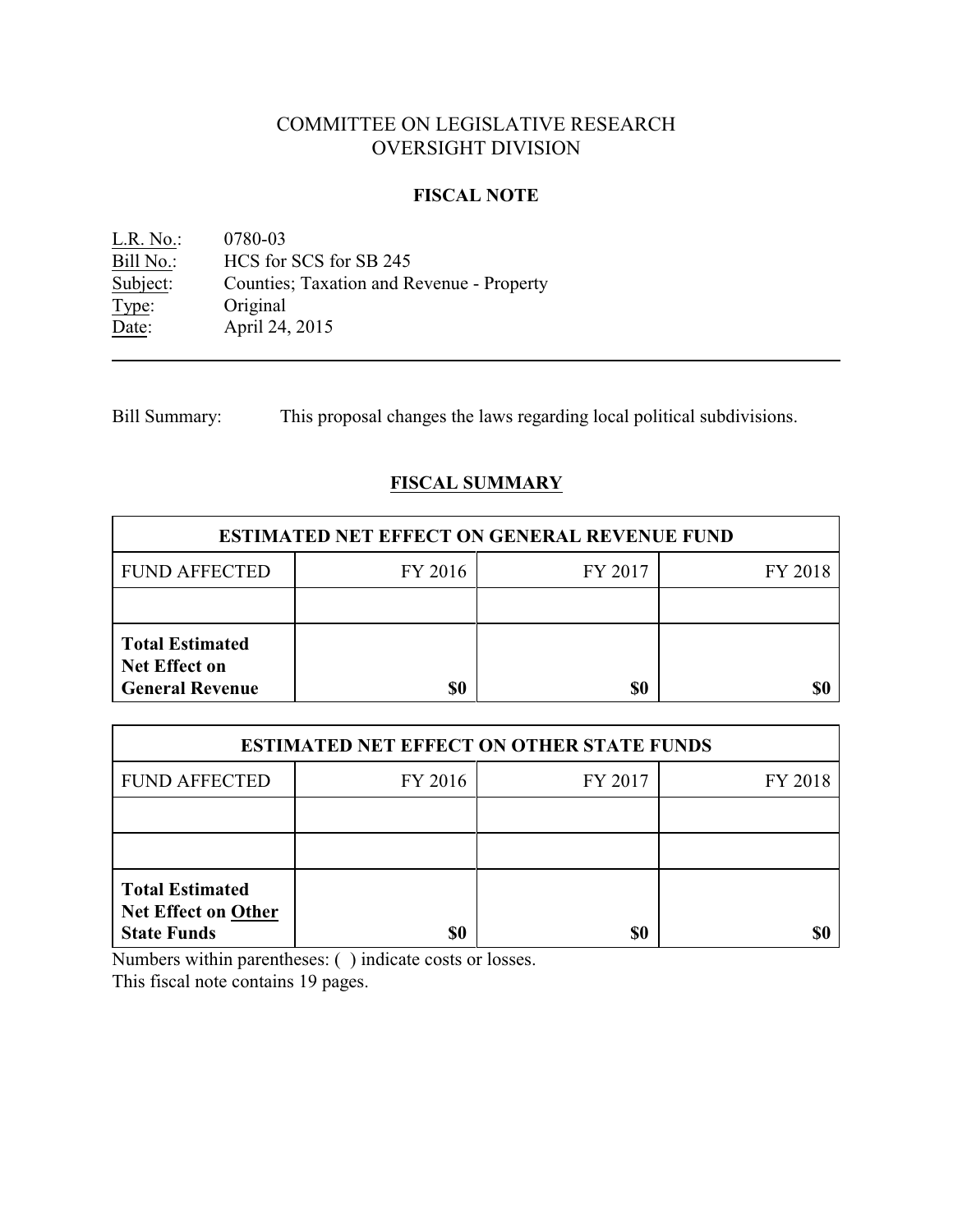L.R. No. 0780-03 Bill No. HCS for SCS for SB 245 Page 2 of 19 April 24, 2015

| <b>ESTIMATED NET EFFECT ON FEDERAL FUNDS</b> |         |         |         |  |  |
|----------------------------------------------|---------|---------|---------|--|--|
| <b>FUND AFFECTED</b>                         | FY 2016 | FY 2017 | FY 2018 |  |  |
|                                              |         |         |         |  |  |
|                                              |         |         |         |  |  |
| <b>Total Estimated</b><br>Net Effect on All  |         |         |         |  |  |
| <b>Federal Funds</b>                         | \$0     | \$0     |         |  |  |

| <b>ESTIMATED NET EFFECT ON FULL TIME EQUIVALENT (FTE)</b>    |         |         |         |  |  |
|--------------------------------------------------------------|---------|---------|---------|--|--|
| <b>FUND AFFECTED</b>                                         | FY 2016 | FY 2017 | FY 2018 |  |  |
|                                                              |         |         |         |  |  |
|                                                              |         |         |         |  |  |
| <b>Total Estimated</b><br><b>Net Effect on</b><br><b>FTE</b> |         |         |         |  |  |

 $\Box$  Estimated Net Effect (expenditures or reduced revenues) expected to exceed \$100,000 in any of the three fiscal years after implementation of the act.

| <b>ESTIMATED NET EFFECT ON LOCAL FUNDS</b>                                      |  |  |  |  |  |
|---------------------------------------------------------------------------------|--|--|--|--|--|
| FY 2017<br>FY 2016<br><b>FUND AFFECTED</b><br>FY 2018                           |  |  |  |  |  |
| \$0 or (Unknown)<br>\$0 to Unknown<br><b>Local Government</b><br>\$0 to Unknown |  |  |  |  |  |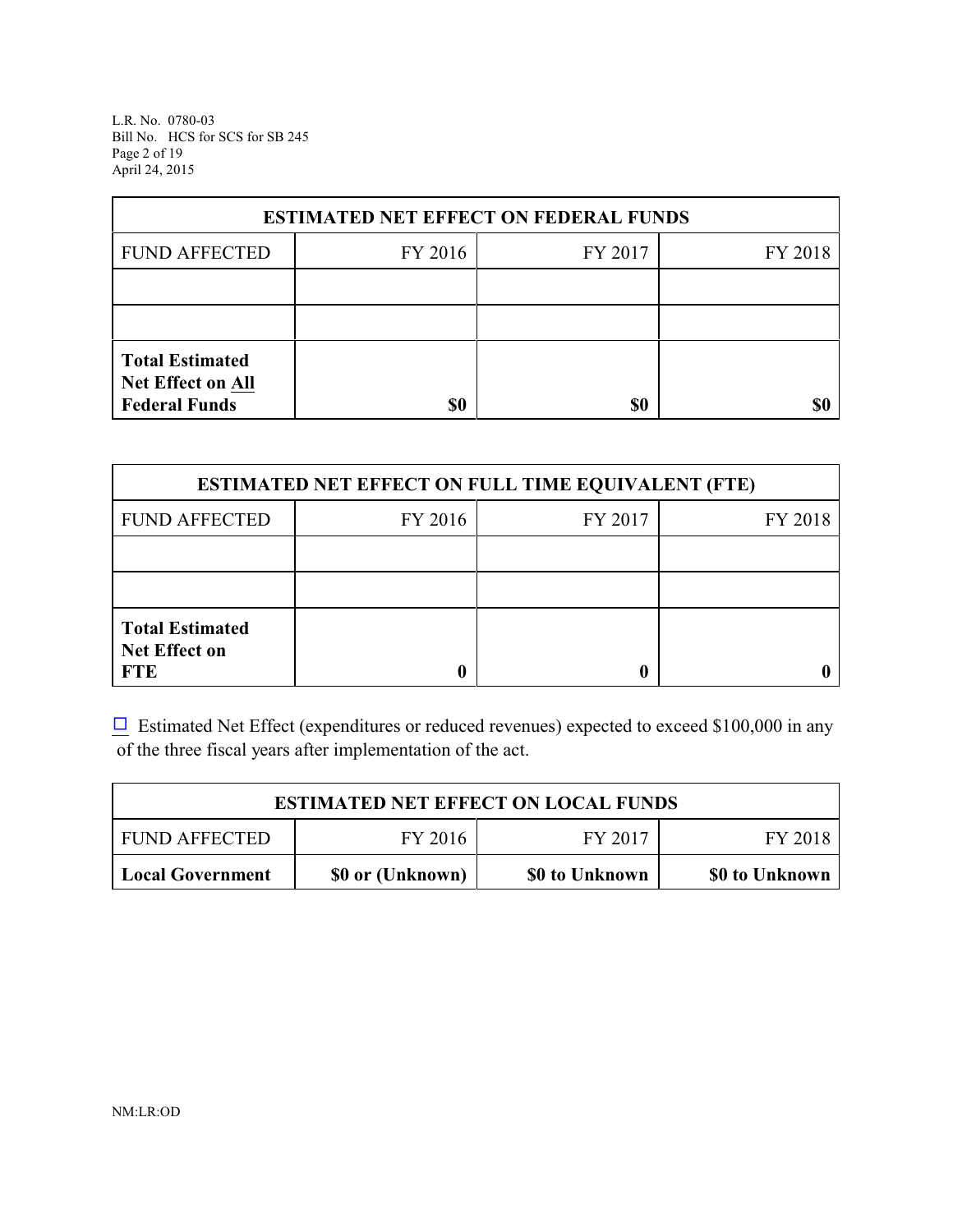L.R. No. 0780-03 Bill No. HCS for SCS for SB 245 Page 3 of 19 April 24, 2015

## **FISCAL ANALYSIS**

## ASSUMPTION

§52.260

In response to similar legislation this year, HB 1154, officials at the **State Tax Commission** and the **Department of Revenue** each assumed no fiscal impact to their respective agencies from this proposal.

Officials at the **Platte County Board of Election Commission** and **St. Louis County** each assume no fiscal impact to their respective entities from this proposal.

**Oversight** assumes that although the taxes collected won't change, some county collectors will receive more money and the county general funds will receive less under the terms of this proposal. Therefore, Oversight will show an increase in fees distributed to county collectors and a reduction in fees distributed to the county general fund netting to \$0 from this proposal.

#### §65.620

In response to a previous version, officials at the **Office of the State Auditor** and the **State Tax Commission** each assumed no fiscal impact to their respective agencies from this proposal.

Officials at the **Platte County Board of Election Commission** and **St. Louis County** each assume no fiscal impact to their respective entities from this proposal.

Under current law, once a township is abolished, property taxes are not collected for the abolished township. Under this proposal, property taxes would continue to be collected for a period of one calendar year following the abolishment of the township or until the voters of the county have approved a tax levy for road and bridge purposes, whichever occurs first. Therefore, **Oversight** will reflect a \$0 to unknown impact to counties in the fiscal note.

#### §67.010

Officials at the **Platte County Board of Election Commission** and **St. Louis County** each assume no fiscal impact to their respective entities from this proposal.

In response to similar legislation, HB 1154, officials at the **City of Kansas City** assumed no fiscal impact from this proposal.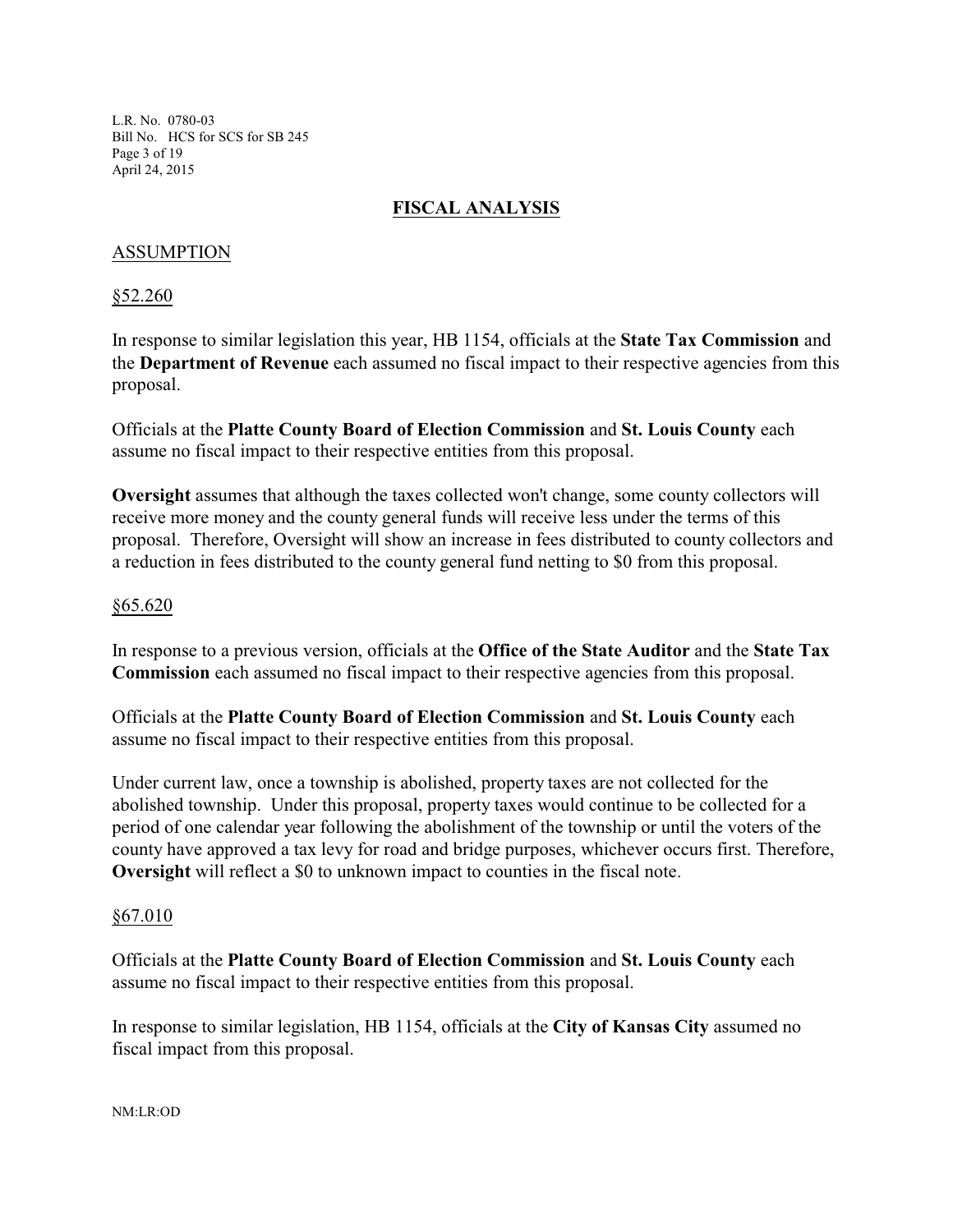L.R. No. 0780-03 Bill No. HCS for SCS for SB 245 Page 4 of 19 April 24, 2015

## ASSUMPTION (continued)

## §67.145

Officials at the **Office of the State Courts Administrator** and the **Department of Public Safety's Missouri Highway Patrol** each assume no fiscal impact to their respective agencies from this proposal.

In response to similar legislation, HB 1154, officials at the **Office of the Secretary of State** assumed no fiscal impact from this proposal.

In response to similar legislation, HB 1154, officials from the **City of Kansas City** assumed this proposed section would not have a fiscal impact on their City.

### §67.1360

Officials at the **Joint Committee on Administrative Rules**, the **Department of Economic Development** and the **Office of Administration's Division of Budget and Planning** each assume no fiscal impact to their respective agencies from this proposal.

In response to similar legislation, HB 1154, officials at the **Department of Revenue** assumed no fiscal impact from this proposal.

In response to similar legislation from this year, HB 1154, officials from the **Office of the Secretary of State**, **Cass County**, and the **City of Archie** did not respond to our request for information.

### Oversight assumptions

**Oversight** notes this proposal would allow the City of Archie to impose a transient guest tax, upon voter approval, for the promotion of tourism; however, Oversight has no information as to the number of facilities nor to the rental revenues which would be subject to the tax.

**Oversight** notes the election to approve the guest tax could be held in April 2016 (FY 2016) or in August or November 2016 (FY 2017); the earliest the sales tax could become effective would be the first day of the second calendar quarter after the Department of Revenue is notified of voter approval. In this case, the earliest effective date (assuming voter approval at the April 2016 municipal election) would be October 1, 2016 (FY 2017).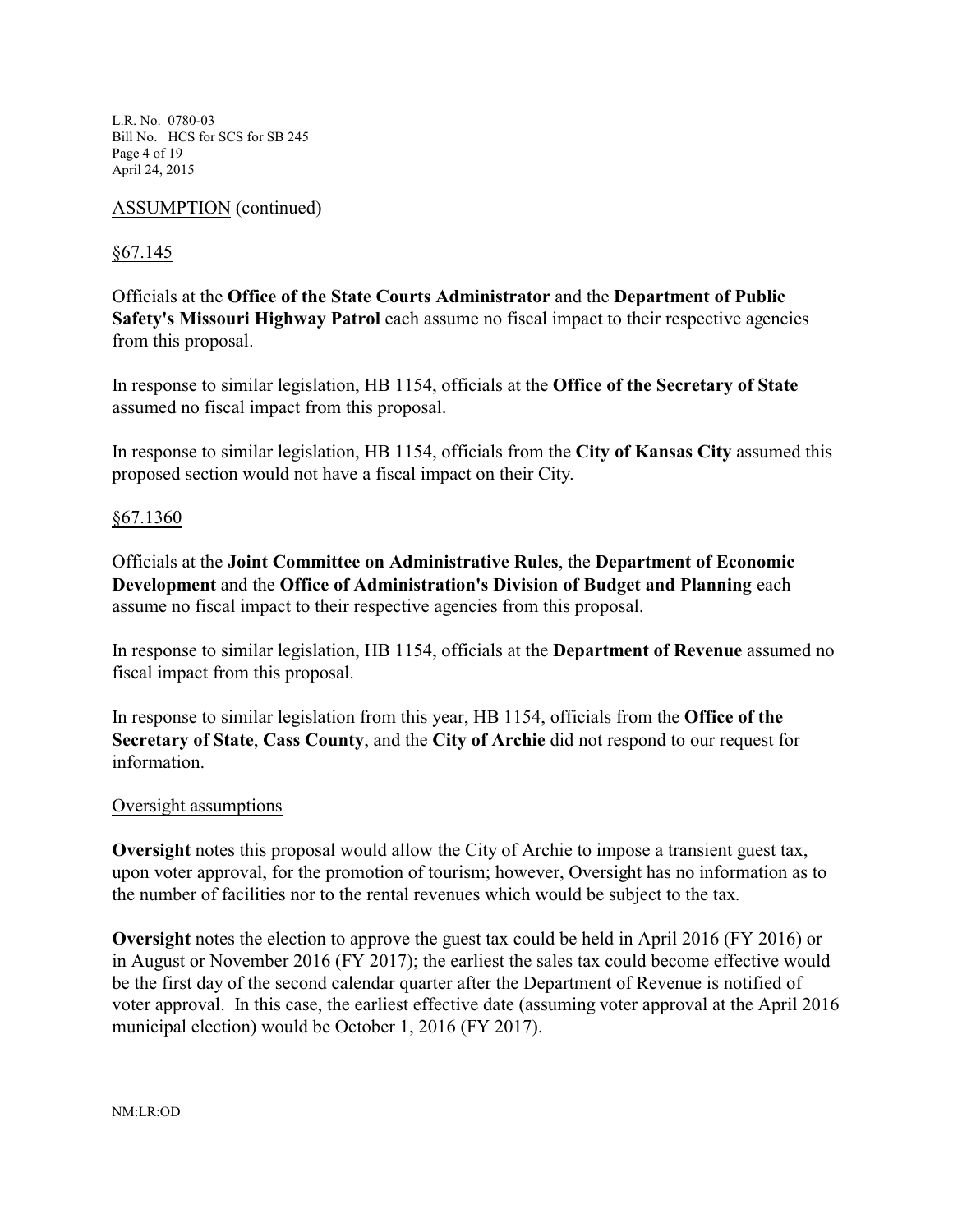L.R. No. 0780-03 Bill No. HCS for SCS for SB 245 Page 5 of 19 April 24, 2015

### ASSUMPTION (continued)

**Oversight** will assume the election would be held at the first opportunity, and will include election costs in FY 2016 for this proposal from \$0 (no election held) or Unknown. Oversight will also indicate additional tax revenues for FY 2017 and FY 2018 of \$0 (no taxable entities, no election held, or the voters disapprove the tax) or Unknown.

## §67.1790

Officials from the **Office of Administration - Division of Budget and Planning (BAP)** assume this proposal would allow voters in Greene County, as well as cities in that county, to impose a sales tax up to 0.25% for early childhood education purposes. BAP officials stated that according to Department of Revenue (DOR) reports, taxable sales in Greene County totaled \$4,713.1 million in calendar year 2013. Therefore, this sales tax might generate (\$4,731,000 x  $.0025$  = \$11.8 million annually for the county, and additional amounts might be generated if cities in the county separately approve this tax.

BAP officials stated the revenues collected would have no impact on general and Total State Revenues; however, 1% would be retained in the General Revenue Fund to offset DOR collection costs. Therefore, general and Total State Revenues could increase by \$0.1 million if the county sales tax is approved. BAP officials deferred to DOR for estimates of actual collection costs.

Although they did not respond to our request for information, officials from the **Department of Revenue (DOR)** provided a response to a similar proposal in the previous session (SB 947 LR 6252-01) which did not indicate a fiscal impact for their organization.

**Oversight** assumes DOR could absorb any cost to implement this proposal with existing resources.

DOR officials also provided an estimate of the IT cost to implement the proposal based on 168 hours of programming to DOR systems.

**Oversight** notes the IT cost to implement this proposal based on the current state contract rate for programming services of \$75 would be  $(168 \times $75) = $12,600$ . Oversight assumes OA -ITSD (DOR) is provided with core funding to handle a certain amount of activity each year and could absorb the costs related to this proposal. If multiple bills pass which require additional staffing and duties at substantial costs, OA - ITSD (DOR) could request funding through the appropriation process.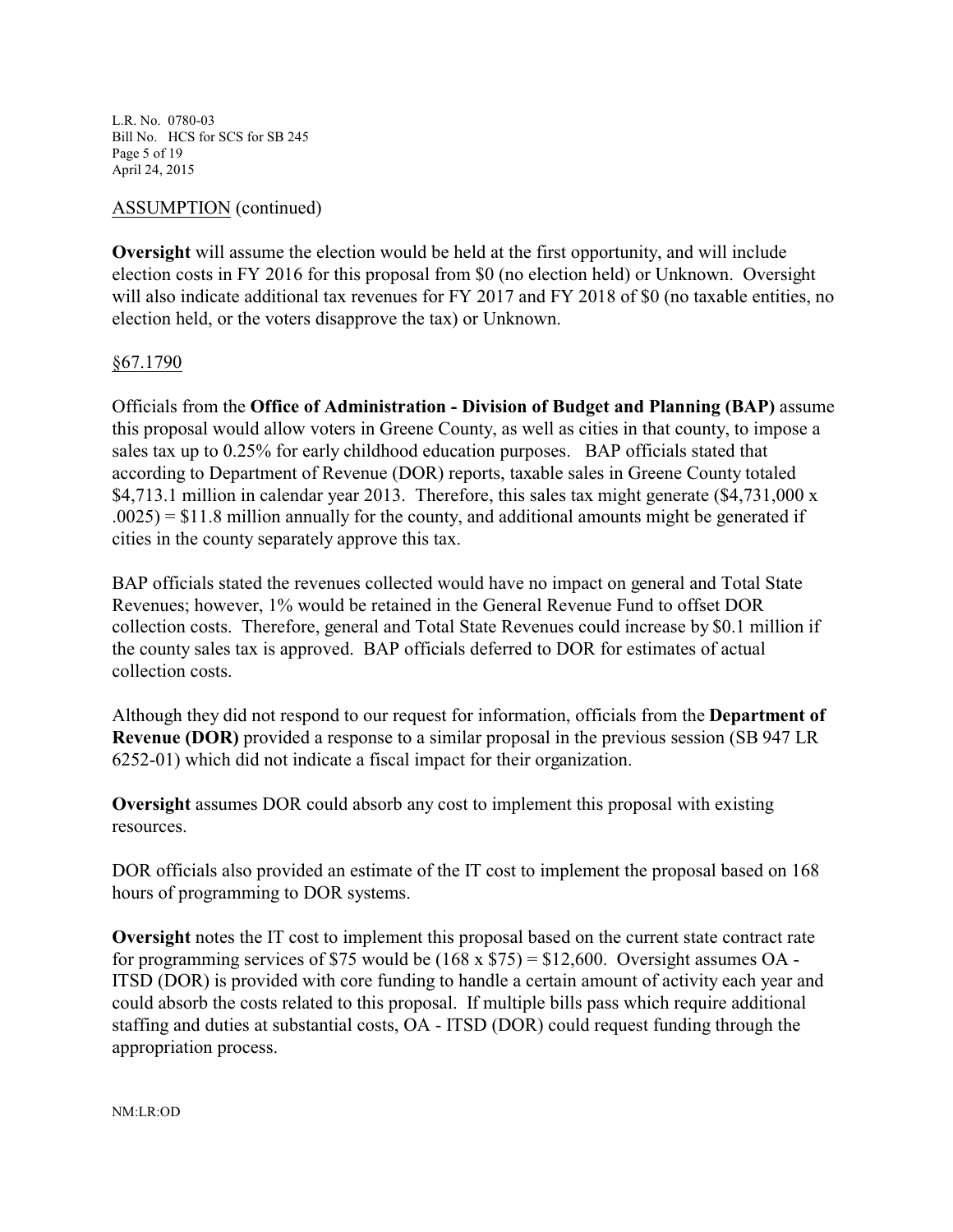L.R. No. 0780-03 Bill No. HCS for SCS for SB 245 Page 6 of 19 April 24, 2015

#### ASSUMPTION (continued)

In response to similar legislation this year, HB 1154, officials from the **Republic School District** assumed a 1/4 cent sales tax would generate approximately \$500,000 in additional revenue. School district officials also stated at this time it is uncertain what this sales tax would generate for the Republic School District in the municipalities that include other school districts within their boundaries. These municipalities include Springfield and Battlefield.

Officials from the **Department of Elementary and Secondary Education (DESE)** assume that, contingent upon the actions of voters (and subsequently the governing bodies of Greene County and cities within) this proposal would have an impact on the revenues received into the "Early Childhood Education Sales Tax Trust Fund"; however, DESE had no means to calculate the potential impact.

Officials at the **Joint Committee on Administrative Rules** assume no fiscal impact from this proposal.

In response to similar legislation this year, HB 1154, officials from the **Office of the Secretary of State** assumed this proposal would have no fiscal impact on their organizations.

### Oversight assumptions

**Oversight** assumes the BAP estimate is the best available and for fiscal note purposes, will use the BAP estimate. Oversight will indicate a range of additional local government revenue from \$0 (no local government approves the sales tax) to more than \$11.8 million per year (the county and one or more other local governments approve the sales tax.

**Oversight** notes the election to approve the sales tax could be held in April 2016 (FY 2016) or in August or November 2016 (FY 2017); the earliest the sales tax could become effective would be the first day of the second calendar quarter after the Department of Revenue is notified of voter approval. In this case, the earliest effective date ( assuming voter approval at the April 2016 municipal election) would be October 1, 2016 (FY 2017).

**Oversight** will assume the election would be held at the first opportunity, and will include election costs in FY 2016 for this proposal from \$0 (no election held) to Unknown.

For simplicity, **Oversight** will not include the 1% withholding for DOR collections costs in this fiscal note.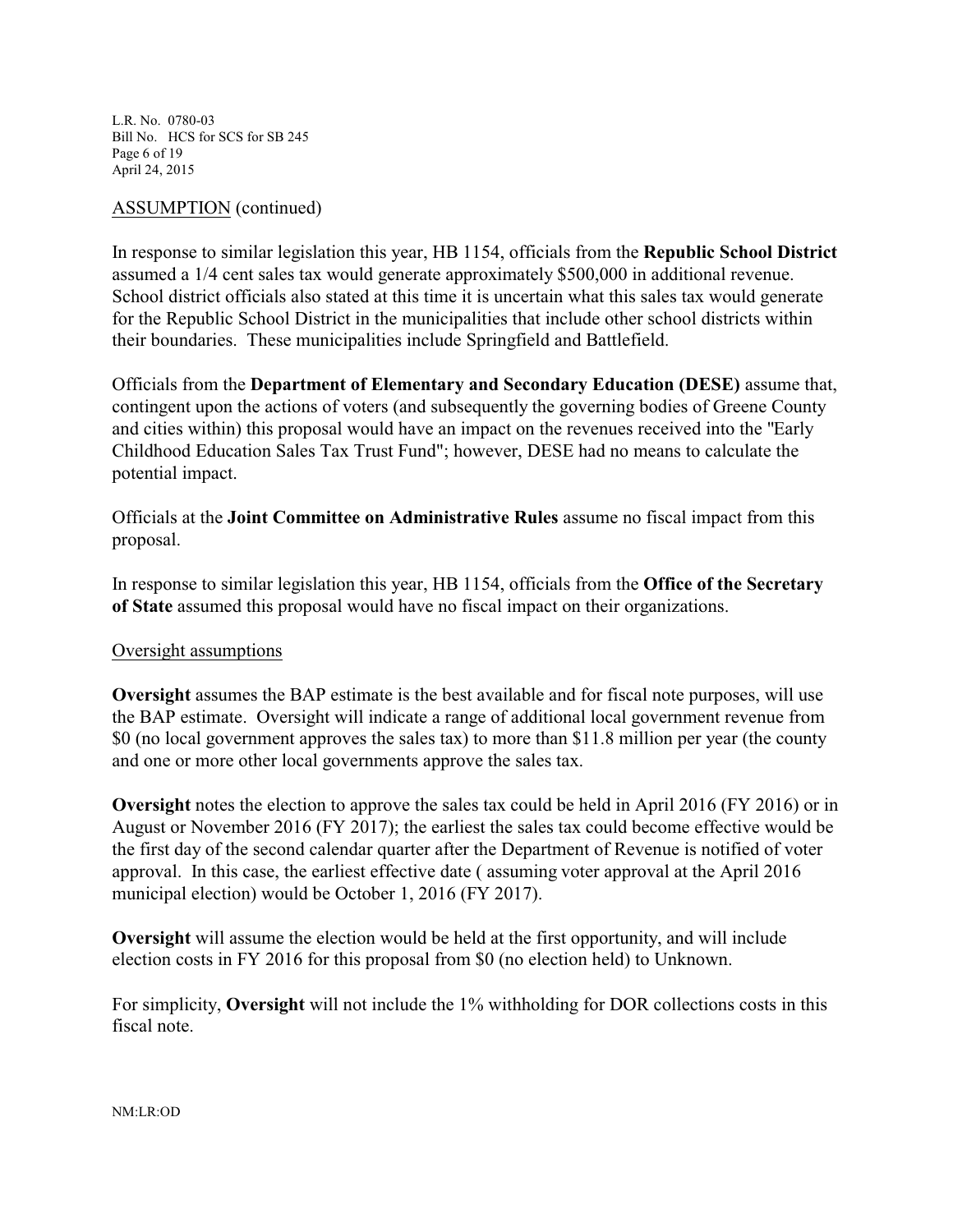L.R. No. 0780-03 Bill No. HCS for SCS for SB 245 Page 7 of 19 April 24, 2015

ASSUMPTION (continued)

Not responding:

Officials from Greene County, the Springfield School District, the City of Springfield, Fair Grove Schools, and the City of Republic did not respond to our request for information.

#### §92.402

In response to similar legislation this year, HB 1154, officials from the **City of Kansas City** assumed this proposal would maintain revenues from the public mass transportation sales tax in the following amounts.

> Fiscal Year 2016: \$12,166,667 (period of 1/1/16 to 4/30/16) Fiscal Year 2017: \$36,500,000 Fiscal Year 2018: \$36,500,000

**Oversight** has no independent information regarding transportation sales tax revenues and will assume for fiscal note purposes the City of Kansas City response is the best available estimate of the impact of this proposal.

**Oversight** notes that current provisions would let a portion of the sales tax expire on December 31, 2015 (FY 2016) and the proposal would extend the sales tax indefinitely. If the sales tax expired, the revenue reduction for the City of Kansas City from January 1, 2016 to June 30, 2016 (FY 2016) would be  $(\$36,500,000 \times 6/12) = \$18,250,000$  (disregarding reporting and distribution delays), and the fiscal impact of this proposal for FY 2017 and FY 2018 would be \$36,500,000 per year. Oversight will include these amounts in this fiscal note.

For simplicity, **Oversight** will not include any impact for the Department of Revenue's collection costs. Oversight will also assume that all or substantially all of the sales tax revenues would be expended on transportation costs and will so indicate in this fiscal note.

Officials at the **Joint Committee on Administrative Rules** and the **Office of Administration's Division of Budget and Planning** each assume no fiscal impact to their respective agencies from this proposal.

Officials at the **Platte County Board of Election Commission** assume no fiscal impact from this proposal.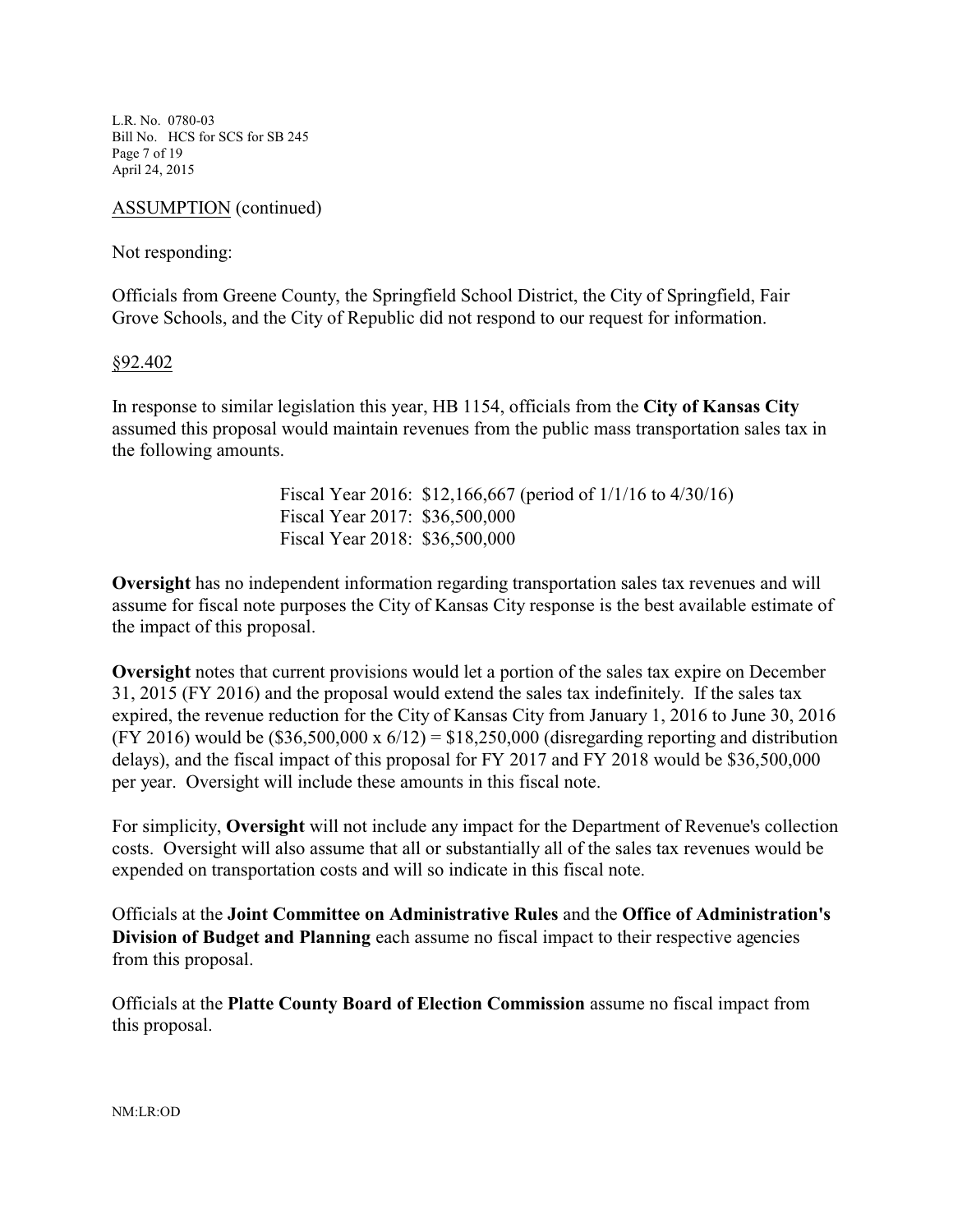L.R. No. 0780-03 Bill No. HCS for SCS for SB 245 Page 8 of 19 April 24, 2015

### ASSUMPTION (continued)

In response to similar legislation this year, HB 1154, officials from the **Jackson County Election Board** assumed this proposal would have no fiscal impact on their organization.

Although they did not respond to our request for information, officials from the **Office of the Secretary of State** and the **Department of Revenue** assumed a similar proposal (SB 1490 LR 805-01) would have no fiscal impact on their organizations.

#### §94.902

In response to similar legislation this year, HB 1154, officials from the **City of Liberty** stated their estimate of revenue from a one-half cent sales tax would be approximately \$1,700,000 per year and the election cost would be approximately \$30,000. City officials did not indicate any additional cost to their organization to implement this proposal, and **Oversight** assumes any additional cost could be absorbed with existing resources. Oversight will include the city's estimated municipal election cost in this fiscal note.

In response to similar legislation this year, HB 1154, officials from the **City of North Kansas City** stated their estimate of revenue from a one-half cent sales tax would be approximately \$1,575,000 each year if the entire half-cent sales tax was levied. City officials did not indicate any additional cost to their organization to implement this proposal, and **Oversight** assumes any additional cost could be absorbed with existing resources. The city did not provide an estimate of election costs for this proposal, and Oversight will include an unknown but less than \$100,000 estimated election cost in this fiscal note for the city.

Officials from the **Office of Administration - Division of Budget and Planning (BAP)** note the proposal would allow voters in certain cities to approve a sales tax up to ½ of one percent to improve public safety of the city.

BAP officials provided information from the Department of Revenue (DOR) 2014 sales tax report which indicated taxable sales in Liberty totaled \$428.8 million in fiscal year 2014. Therefore, BAP officials estimated the proposed sales tax could generate up to (\$428,800,000 x  $.005$ ) = \$2.14 million (rounded) annually for the city beginning as early as two weeks after the 2016 August primary election, unless a special election is called before such date. BAP officials assume up to \$1.79 million would be collected for FY 2017.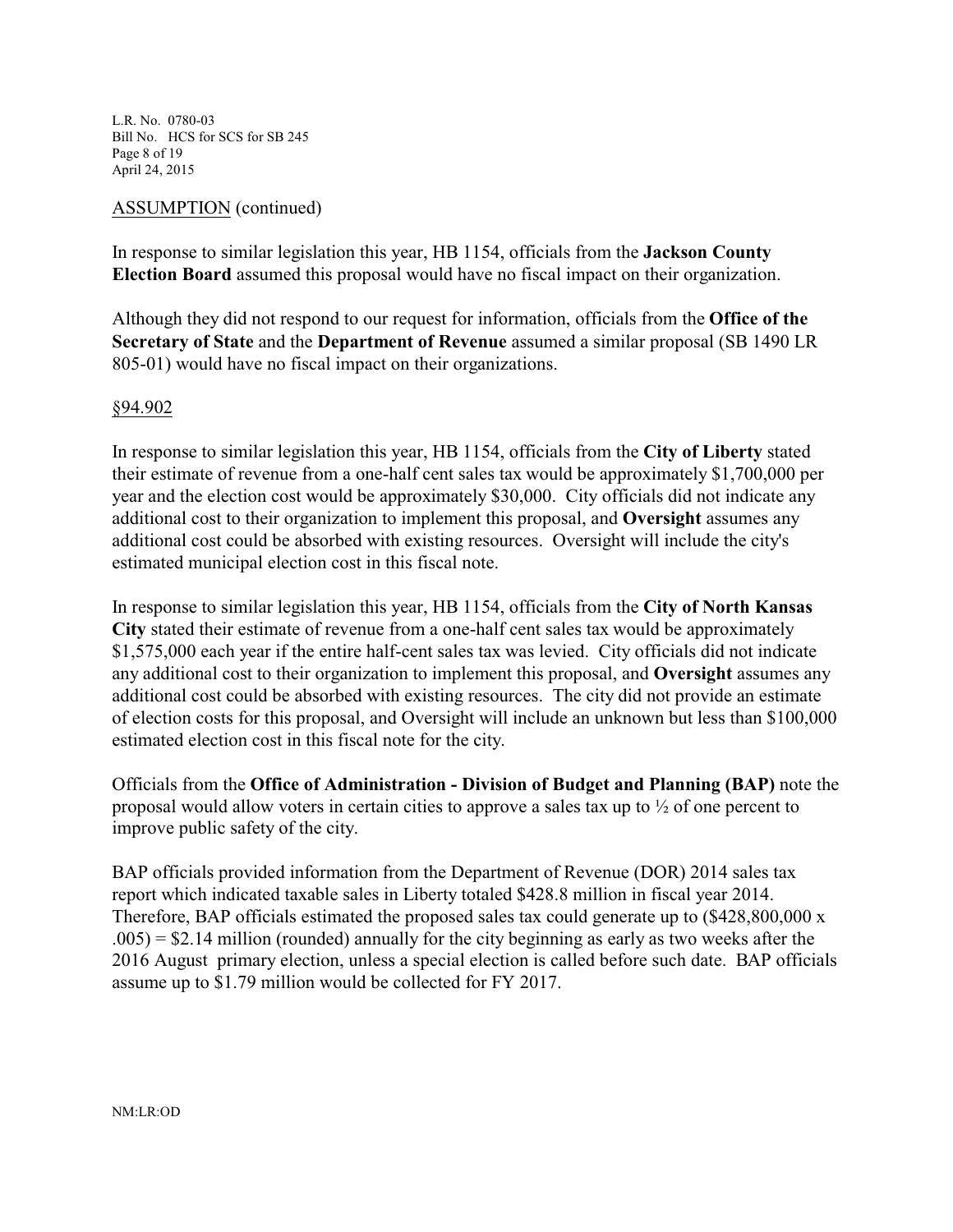L.R. No. 0780-03 Bill No. HCS for SCS for SB 245 Page 9 of 19 April 24, 2015

### ASSUMPTION (continued)

BAP officials also provided information from the Department of Revenue (DOR) 2014 sales tax report which indicated taxable sales in North Kansas City totaled \$365 million in fiscal year 2014. Therefore, BAP officials estimated the proposed sales tax could generate up to  $($365,000,000 \times 0.005) = $1.825 \text{ million (rounded) annually for the city beginning as early as two)}$ weeks after the 2016 August primary election, unless a special election is called before such date. BAP officials assume up to \$1.544 million would be collected for FY 2017.

BAP officials also noted the revenues collected would have no direct impact on Total State Revenues; however 1% would be retained to offset DOR collection costs, and Total State Revenues could be increased by \$39,650 if the sales tax proposals are approved.

For simplicity, **Oversight** will not include the one percent additional collection deduction in this fiscal note.

**Oversight** assumes the BAP revenue estimates for this proposal are the best estimates available and will use those estimates for this fiscal note. Oversight assumes the additional revenues would be spent for public safety purposes and will also include additional cost for local governments equal to the additional revenue in this fiscal note.

**Oversight** also assumes the proposals could be submitted to the voters as early as the April, 2016 (FY 2016) municipal elections. If a sales tax is approved by the voters, it would become effective on the first day of the second calendar quarter after the election. The proposed sales tax could therefore become effective as early as October 1, 2016 (FY 2017).

For fiscal note purposes, **Oversight** will assume the election would be held with the April, 2016 municipal elections and sales tax could be collected from October 1, 2016 to June 30, 2017 (FY 2017). Oversight is also aware there is some delay in collecting, reporting, accounting, and remitting sales tax to local governments; however, we will indicate revenue up to nine months (75%) of the annual estimate for FY 2017.

For the City of Liberty, the estimate would be  $(\$2,140,000 \times .75) = \$1,605,000$ , and for FY 2018 and following years, the sales tax revenue estimate would be \$2,140,000.

For the City of North Kansas City, the estimate would be  $(\$1,825,000 \text{ x } .75) = \$1,369,000$ (rounded) and for FY 2018 and following years, the sales tax revenue estimate would be \$1,825,000.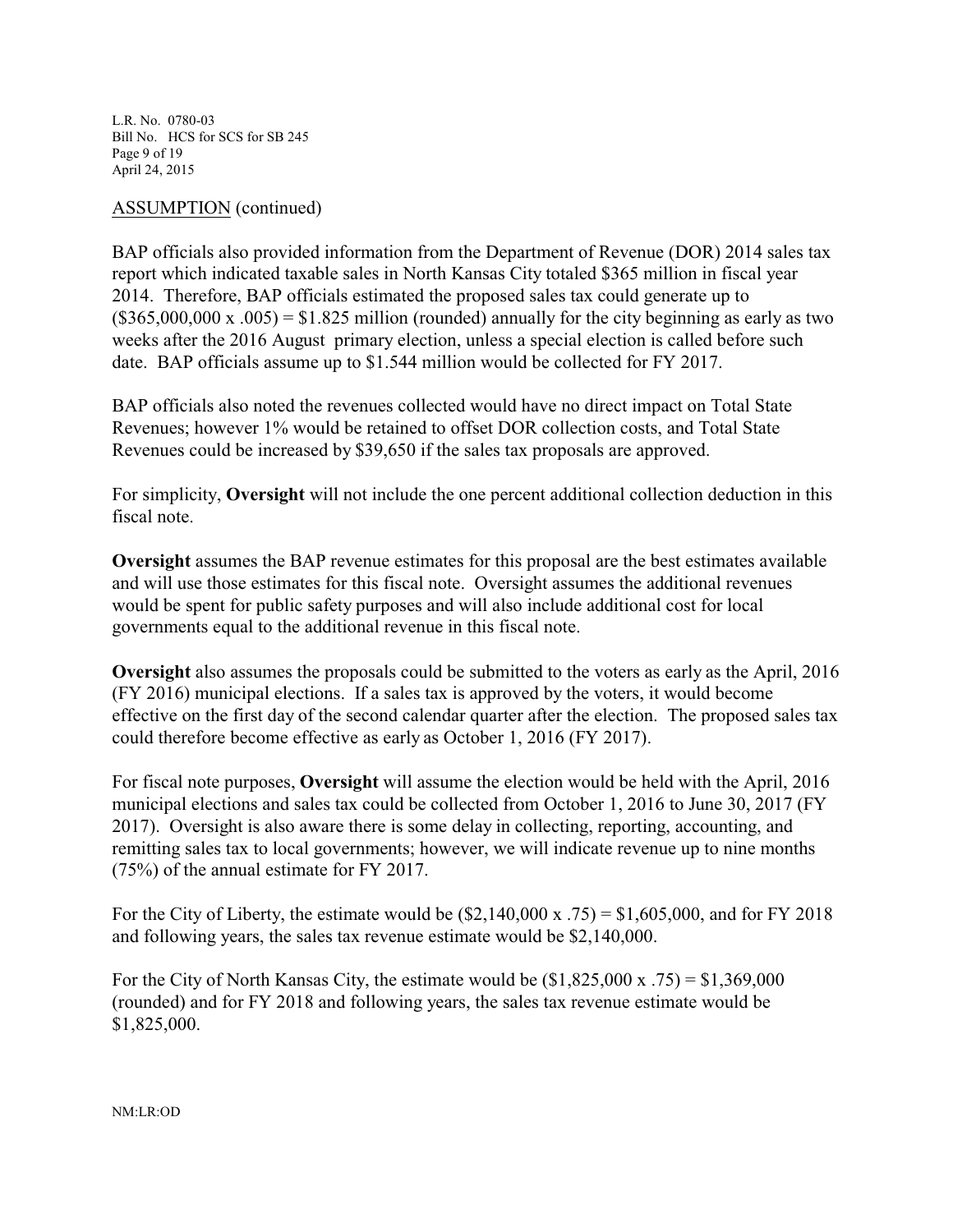L.R. No. 0780-03 Bill No. HCS for SCS for SB 245 Page 10 of 19 April 24, 2015

### ASSUMPTION (continued)

Finally, **Oversight** notes this proposal would allow but not require the cities to propose a public safety sales tax to the voters, and the fiscal impact will be presented as \$0 (no election held) or the estimated election costs above and \$0 (no election or voters do not approve the sales tax) or the estimated sales tax revenue above.

In response to similar legislation this year, HB 1154, officials from the **Department of Revenue (DOR)** stated this proposal would authorize these cities to impose a one-half percent sales tax for improving public safety but would have no impact on their organization.

DOR officials provided an estimate of the IT cost to implement the proposal of \$3,000 based on 40 hours of programming at \$75 per hour to make changes to DOR systems.

**Oversight** assumes OA - ITSD (DOR) is provided with core funding to handle a certain amount of activity each year, and assumes OA - ITSD (DOR) could absorb the costs related to this proposal. If multiple bills pass which require additional staffing and duties at substantial costs, OA - ITSD (DOR) could request funding through the budget process.

In response to similar legislation this year, HB 1154, officials from the **Office of the Secretary of State** assumed no impact on their organization from this proposal.

Officials from the **Joint Committee on Administrative Rules** assume this proposal would have no impact on their organization.

### §108.280

In response to similar legislation this year, HB 1154, officials from the **Office of the State Auditor** assumed the current proposal would not fiscally impact their agency.

Officials at **St. Louis County** assume no fiscal impact from this proposal.

In response to similar legislation this year, HB 1154, officials from the **Kansas City Public School District** and the **City of Columbia** each assumed the current proposal would not fiscally impact their local political subdivisions.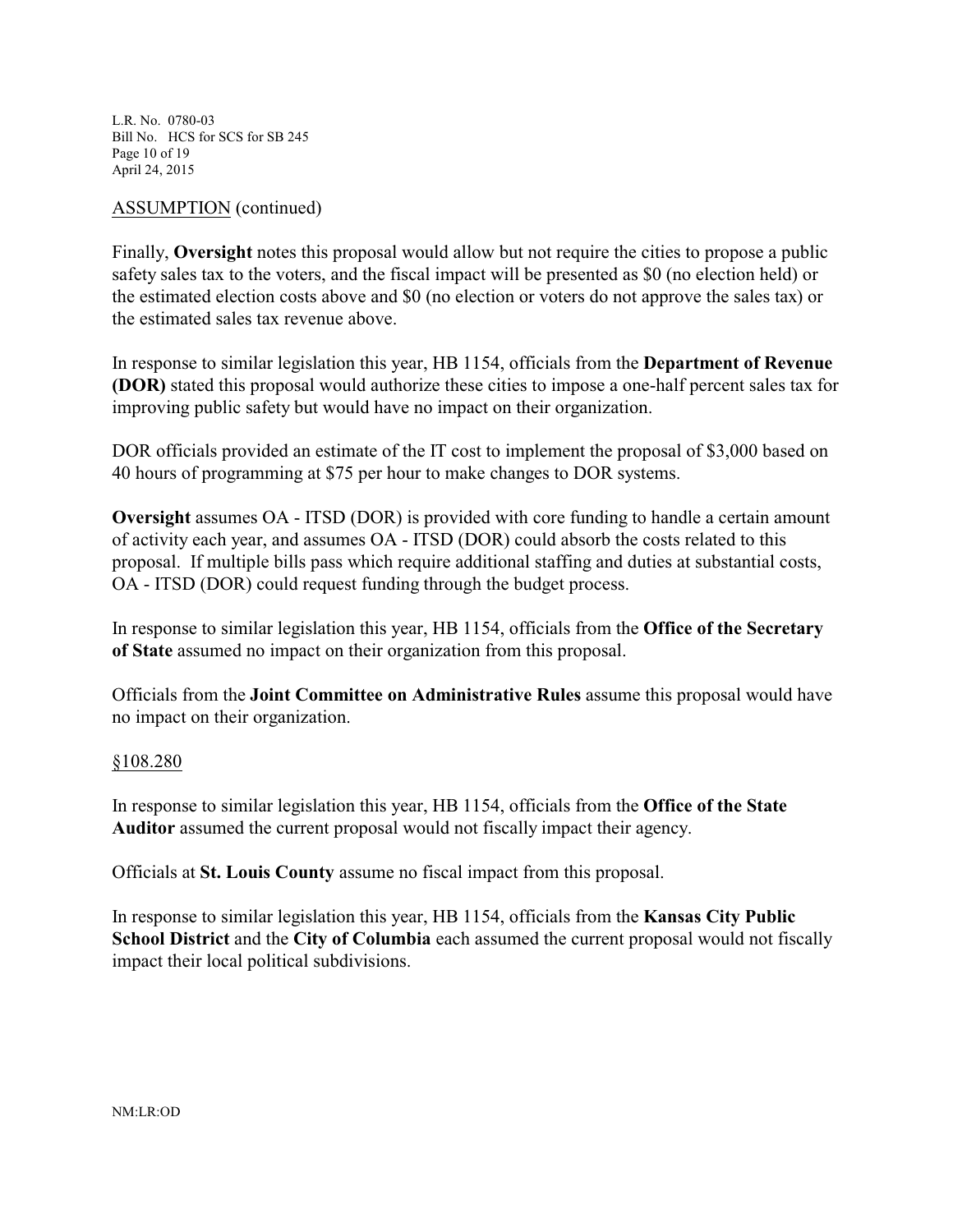L.R. No. 0780-03 Bill No. HCS for SCS for SB 245 Page 11 of 19 April 24, 2015

### ASSUMPTION (continued)

## §§190.055, 321.017, 321.130, 321.210

Officials at the **St. Louis County Board of Election Commission**, the **Platte County Board of Election Commission**, **St. Louis County** and the **Callaway County Commission** each assume no fiscal impact to their respective entities from this proposal.

In response to similar legislation this year, HB 1154, officials at the **Central County Fire and Rescue District** and the **Jackson County Board of Election Commission** each assumed no fiscal impact to their respective entities from this proposal.

**Oversight** assumes this proposal prohibits ambulance and fire protection district board members from being hired by the board within 12 months of serving on the board. Oversight assumes there would be no cost associated with this proposal.

### §§67.950, 204.475, 204.641, 249.495, 249.809, 249.1120

Officials at the **Platte County Board of Election Commission** assume the cost of holding an election for a district for one question is about \$6,500. This cost could decrease if other entities are participating in the election.

**Oversight** assumes local political subdivisions would place these issue on the ballot on a regularly scheduled election date. Therefore, Oversight assumes no additional costs to locals.

Officials at the **Department of Health and Senior Services**, the **Office of the State Courts Administrator**, the **Department of Economic Development** and the **Department of Natural Resources** each assume no fiscal impact to their respective agencies from this proposal.

In response to similar legislation this year, HB 1154, officials at the **State Tax Commission** and the **Office of the Secretary of State** each assumed no fiscal impact to their respective agencies from this proposal.

Officials at **St. Louis County**, the **St. Louis County Board of Election Commission** and the **Metropolitan St. Louis Sewer District** each assume no fiscal impact to their respective entities from this proposal.

In response to similar legislation this year, HB 1154, officials at the **Jackson County Board of Election Commission** assumed no fiscal impact from this proposal.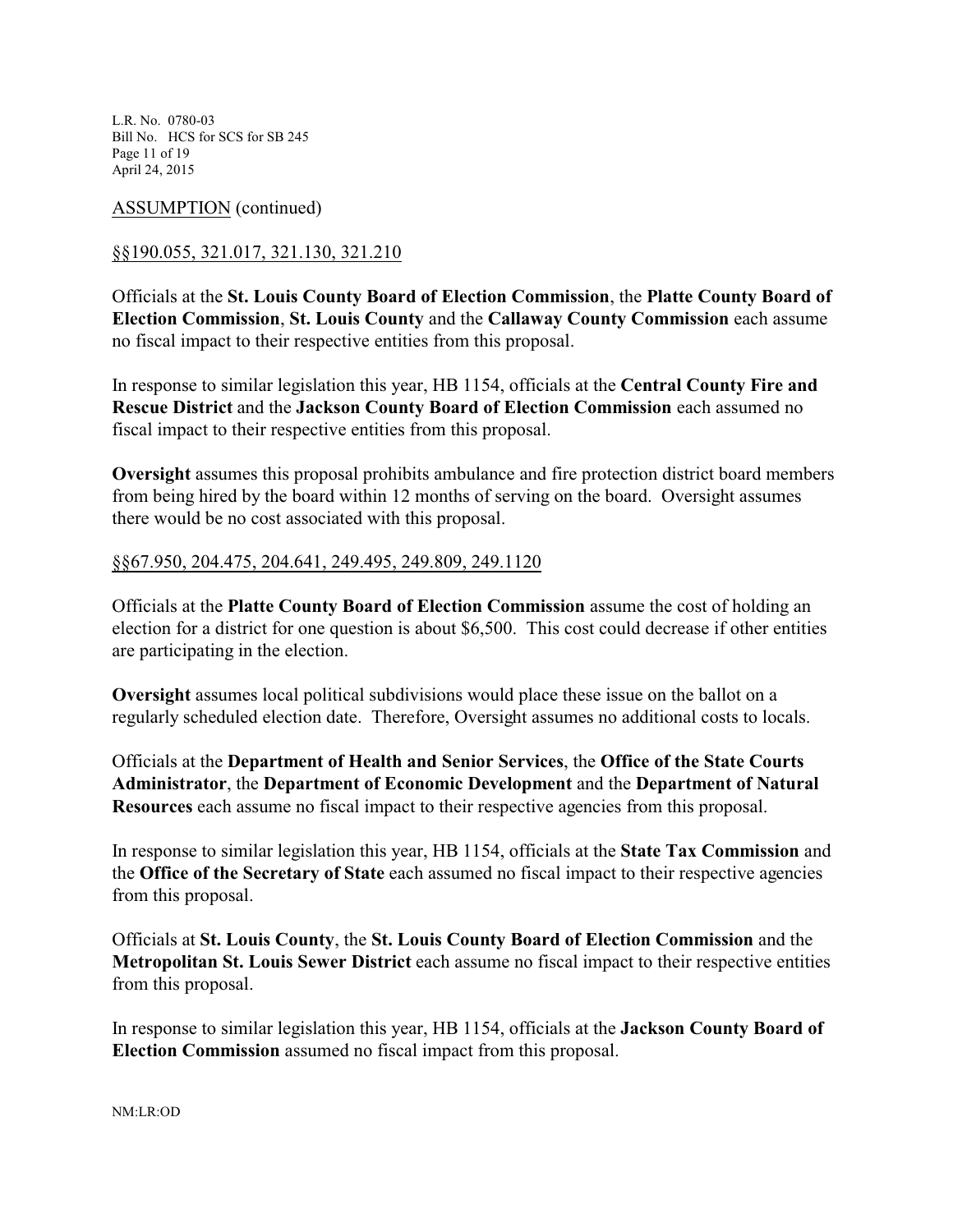L.R. No. 0780-03 Bill No. HCS for SCS for SB 245 Page 12 of 19 April 24, 2015

### ASSUMPTION (continued)

### §221.407

Officials at the **Office of Administration's Division of Budget and Planning** and the **Office of the State Treasurer** each assume no fiscal impact to their respective agencies from this proposal.

In response to similar legislation, HB 639, officials at the **Department of Revenue**, the **Office of the Secretary of State**, the **State Tax Commission** and the **Office of the State Auditor** each assumed no fiscal impact to their respective agencies from this proposal.

**Oversight** assumes regional jail districts may submit sales tax ballots from September 30, 2015 to September 30, 2027. Oversight assumes this to be permissive and will show this as a no fiscal impact to the proposal.

### §347.048

In response to similar legislation this year, HB 1154, officials at the **City of Kansas City** assume the time spent locating and contacting a responsible party would allow the inspector to use the time for other cases. Costs are for service of the petition, attorney time in preparation and prosecution of the suit, and enforcement of a judgement. Since the amendment struck the language that trial is without a jury, there will be significant delay in the process and increased time spent by attorneys.

**Oversight** assumes that potential costs and savings to the City of Kansas City would depend upon actions taken by the City and affected LLCs. The direct fiscal impact would be zero. Oversight also assumes this proposal is permissive in nature to other local political subdivisions and would have no fiscal impact without action by a governing body to enact an ordinance requiring limited liability companies located within the local political subdivision to file an affidavit listing the name and street address of a person who has control of property.

Officials at the **Office of the State Courts Administrator** assume no fiscal impact from this proposal.

In response to similar legislation this year, HB 1154, officials at the **Office of the Secretary of State** assumed no fiscal impact from this proposal.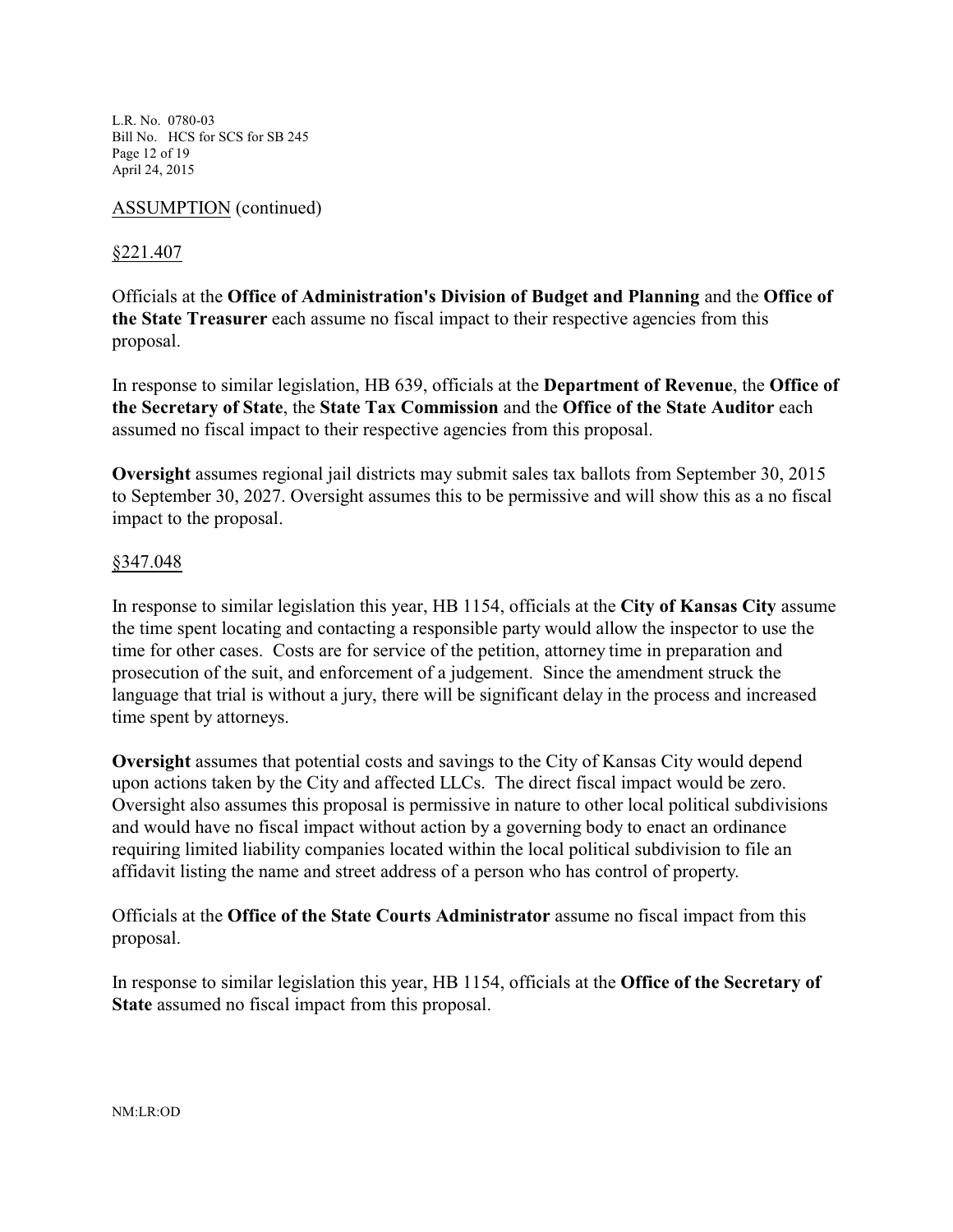L.R. No. 0780-03 Bill No. HCS for SCS for SB 245 Page 13 of 19 April 24, 2015

ASSUMPTION (continued)

Officials at the **Platte County Board of Election Commission**, **St. Louis County** and the **Callaway County Commission** each assume no fiscal impact to their respective entities from this proposal.

§473.730

In response to similar legislation this year, SB 495, officials at the **Department of Revenue** and the **Office of the Secretary of State** each assumed no fiscal impact to their respective agencies from this proposal.

Officials at the **St. Louis County Board of Election Commission** and the **Platte County Board of Election Commission** each assume no fiscal impact to their respective entities from this proposal.

#### Bill as a whole

Officials at the **Department of Health and Senior Services**, the **Department of Public Safety's Missouri Highway Patrol**, the **Department of Economic Development**, the **Department of Social Services,** the **Joint Committee on Administrative Rules**, the **Department of Natural Resources**, the **Office of the State Courts Administrator**, the **Office of the State Treasurer** and the **Department of Public Safety's Missouri Gaming Commission** each assume no fiscal impact to their respective agencies from this proposal.

Officials at the **St. Louis County Board of Election Commission**, the **Malta Bend School District**, **St. Louis County**, the **Platte County Board of Election Commission**, the **Callaway County Commission** and the **Springfield Police Department** each assume no fiscal impact to their respective entities from this proposal.

In response to similar legislation this year, HB 1154, officials at the **City of Jefferson** assumed no fiscal impact from this proposal.

|                                         | <u>\$0</u>                    | <u>\$0</u> | $\underline{\underline{\$0}}$ |
|-----------------------------------------|-------------------------------|------------|-------------------------------|
| <b>FISCAL IMPACT - State Government</b> | FY 2016<br>$(10 \text{ Mo.})$ | FY 2017    | FY 2018                       |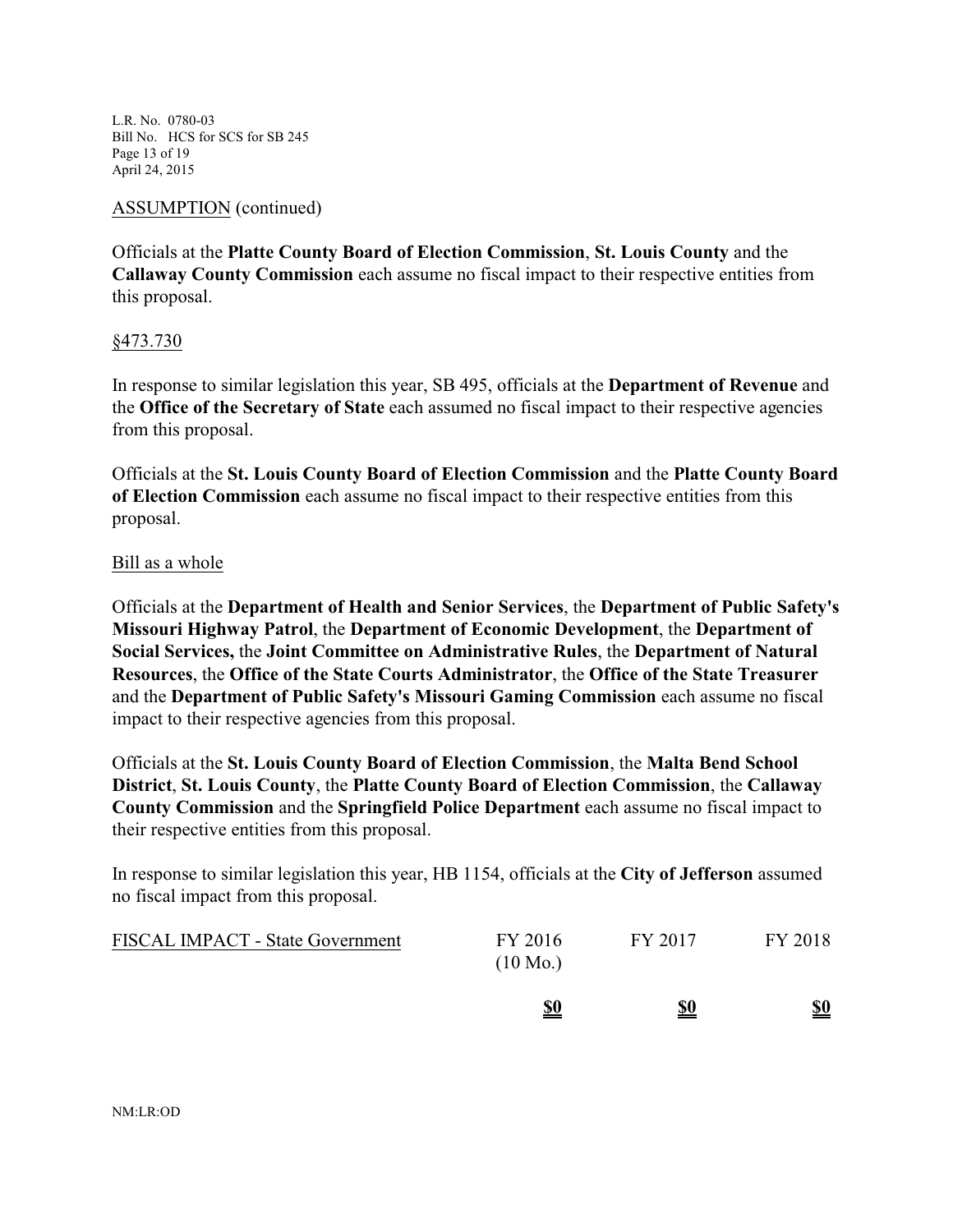L.R. No. 0780-03 Bill No. HCS for SCS for SB 245 Page 14 of 19 April 24, 2015

| FISCAL IMPACT - Local Government                                                                            | FY 2016<br>$(10 \text{ Mo.})$ | FY 2017                                      | FY 2018                                           |
|-------------------------------------------------------------------------------------------------------------|-------------------------------|----------------------------------------------|---------------------------------------------------|
| <b>LOCAL POLITICAL SUBDIVISIONS</b>                                                                         |                               |                                              |                                                   |
| Income - Counties - in revenue from<br>property taxes from abolished townships<br>$(\S 65.620)$             |                               | \$0 to Unknown \$0 to Unknown \$0 to Unknown |                                                   |
| Savings - County Collectors - increase in<br>fees distributed $(\S 52.260)$                                 | Unknown                       | Unknown                                      | Unknown                                           |
| Loss - Reduction in fees distributed to<br>Local Political Subdivisions within that<br>county $(\S 52.260)$ | (Unknown)                     | (Unknown)                                    | (Unknown)                                         |
| <b>Additional Revenues</b><br>Sales taxes<br>$(\$67.1790)$                                                  | \$0                           | \$11,800,000                                 | \$0 to More than \$0 to More than<br>\$11,800,000 |
| Additional cost<br>Early Childhood Education Programs<br>$(\$67.1790)$                                      | \$0                           | \$0 to (More<br>than<br>\$11,800,000)        | \$0 to (More<br>than<br>\$11,800,000)             |
| Additional cost<br>Elections<br>$(\$67.1790)$                                                               | \$0 to<br>(Unknown)           | \$0                                          | \$0                                               |
| Additional revenue - City of Kansas City<br>Sales tax - removal of 12/31/15 expiration<br>date (§92.402)    | \$18,250,000                  | \$36,500,000                                 | \$36,500,000                                      |
| Additional expenditures - City of Kansas<br>City<br>Transportation (§92.402)                                | (\$18,250,000)                | $(\$36,500,000)$                             | $(\$36,500,000)$                                  |
| Additional revenue - City of Liberty Sales<br>Tax (§94.902)                                                 | \$0                           | \$0 or Up to<br>\$1,605,000                  | \$0 or<br>\$2,140,000                             |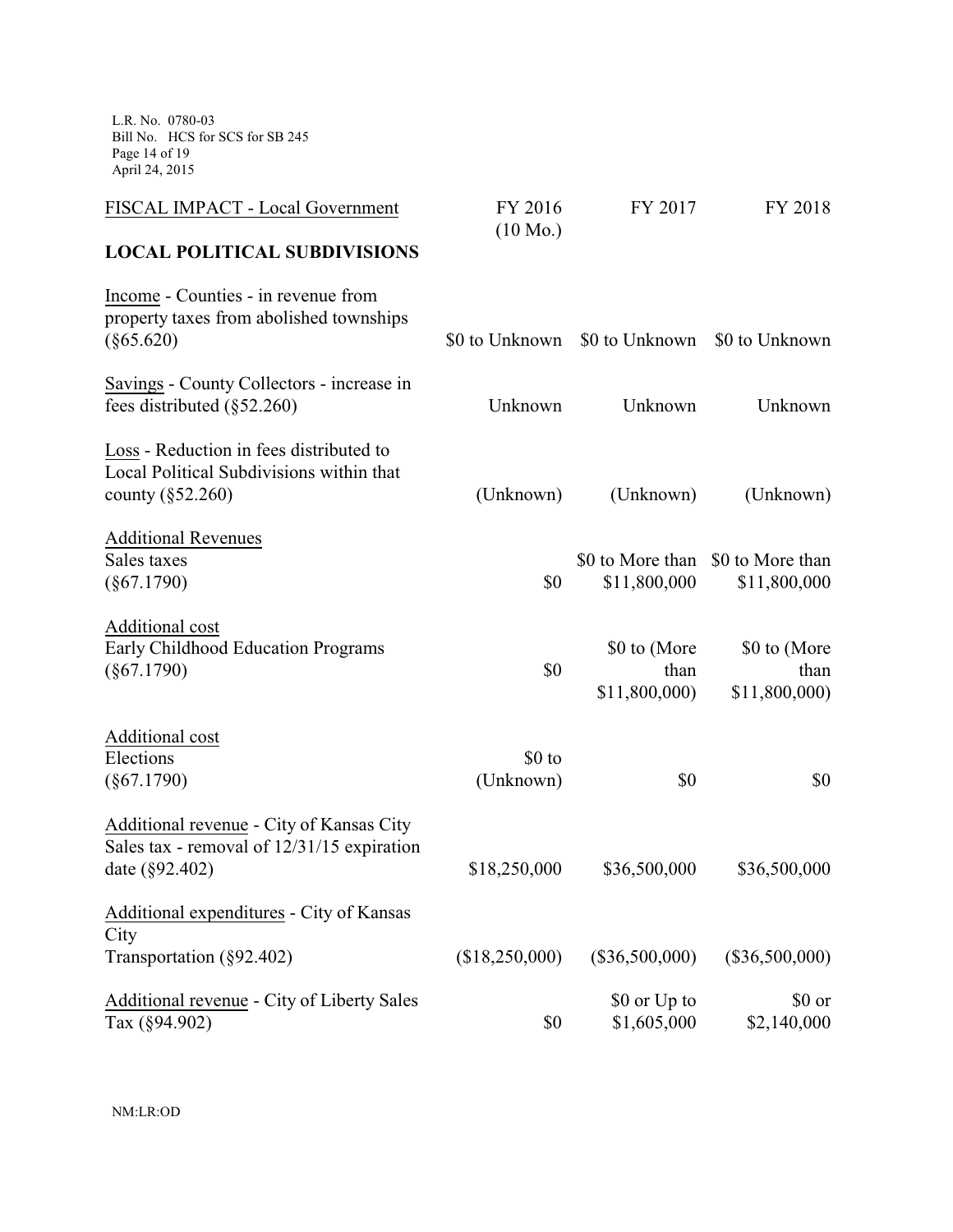L.R. No. 0780-03 Bill No. HCS for SCS for SB 245 Page 15 of 19 April 24, 2015

| FISCAL IMPACT - Local Government<br>(continued)                                     | FY 2016<br>$(10 \text{ Mo.})$  | FY 2017                                 | FY 2018                   |
|-------------------------------------------------------------------------------------|--------------------------------|-----------------------------------------|---------------------------|
| Cost - City of Liberty Public Safety<br>$(\$94.902)$                                | \$0                            | \$0 or (Up to<br>\$1,605,000            | \$0 or<br>$(\$2,140,000)$ |
| Cost - City of Liberty Election (§94.902)                                           | $$0 \text{ or } ($30,000)$     | \$0                                     | \$0                       |
| <b>Additional revenue - City of North Kansas</b><br>City sales tax $(\S 94.902)$    | \$0                            | \$0 or Up to<br>\$1,369,000             | \$0 or<br>\$1,825,000     |
| Cost - City of North Kansas City Public<br>Safety (§94.902)                         | \$0                            | \$0 or (Up to<br>\$1,369,000            | \$0 or<br>(\$1,825,000)   |
| Cost - City of North Kansas City Election<br>$(\$94.902)$                           | \$0 or (Less than<br>\$100,000 | \$0                                     | \$0                       |
| Additional Revenues - City of Archie<br><b>Transient Guest Tax</b><br>$(\S67.1360)$ | \$0                            | \$0 to Unknown                          | \$0 to Unknown            |
| Cost - City of Archie<br>Election<br>$(\$67.1360)$                                  | \$0 or<br>(Unknown)            | \$0                                     | $\frac{$0}{}$             |
| <b>ESTIMATED NET EFFECT ON</b><br><b>LOCAL POLITICAL SUBDIVISIONS</b>               | \$0 or                         | (Unknown) \$0 to Unknown \$0 to Unknown |                           |

# FISCAL IMPACT - Small Business

This proposal could have a direct fiscal impact to small businesses from §65.620.

### FISCAL DESCRIPTION

This bill removes an intersectional reference to a section that was repealed in 1977 in Section 67.010, RSMo, requiring certain political subdivisions to prepare an annual budget. Makes the following changes to the laws regarding political subdivisions:

NM:LR:OD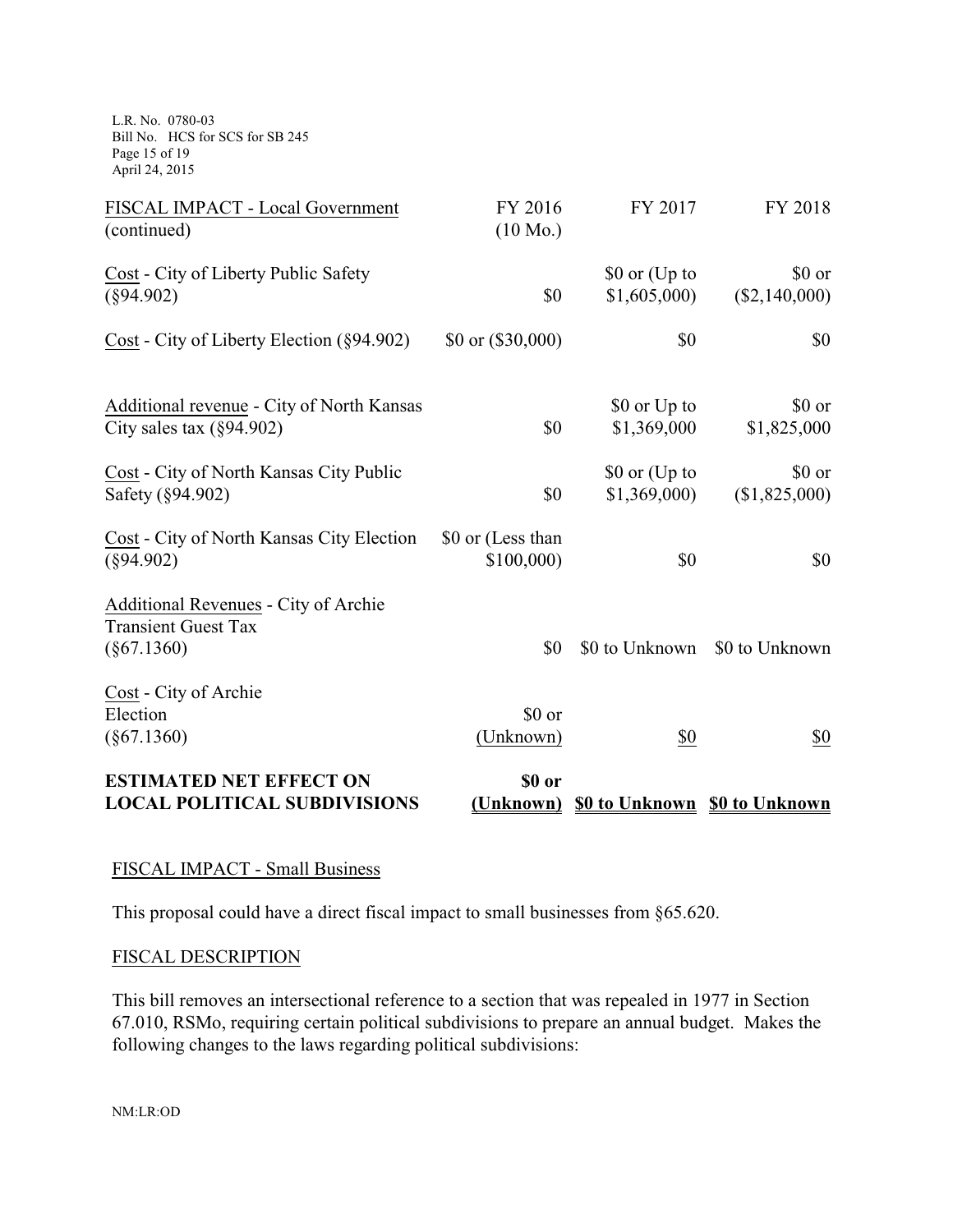L.R. No. 0780-03 Bill No. HCS for SCS for SB 245 Page 16 of 19 April 24, 2015

> (1) Changes the amount of fees a county collector must collect for collecting local taxes. In counties where the total amount levied in a year is between \$350,000 and \$2 million, the fee is 2.5% on the first \$350,000 collected and 1% on any amount over that amount. In counties where the total amount levied exceeds \$2 million, the fee is 1% on all amounts collected. The bill raises the outer threshold amount for a county to be eligible to collect the 2.5% on the first \$350,000 to \$3 million;

### FISCAL DESCRIPTION (continued)

(2) Removes, in Section 67.145, an intersectional reference to a section that was repealed in 2014 defining "first responder";

(3) Adds the City of Archie and the City of Winnebago Falls to the list of cities and counties that may impose, upon voter approval, a transient guest tax of between 2% and 5% per occupied room per night for the promotion of tourism;

(4) Authorizes Greene County or any city within the county to impose, upon voter approval, a sales tax not to exceed .25% on all retail sales within the county or city for the

purpose of funding early childhood education. Any tax imposed under these provisions must be submitted to the voters of the taxing jurisdiction for retention or repeal every five years using the same procedure by which the imposition of the tax was voted;

(5) Removes the expiration date for the part of the public mass transportation sales tax imposed by the City of Kansas City in excess of 7.5% which expires on December 31, 2015;

(6) Authorizes the cities of Liberty and North Kansas City to impose, upon voter approval, a sales tax of up to .5% solely for the purpose of improving the public safety of the city, including expenditures on equipment, salaries and benefits, and facilities for police, fire, and emergency medical providers;

(7) Specifies that the levy rate for certain local government general obligation bond issues must be set at the rate needed to meet the bond payment obligation and may be adjusted solely to meet that obligation. The levy rate set by a drainage or levee district for the payment of bonds must be set at a rate determined by the boards of supervisors; (8) Prohibits an ambulance or fire protection district board member from being eligible for employment by the board upon which he or she served within 12 months of termination of service as a board member, except for employment on a volunteer basis or without compensation;

(9) Sets the candidate filing fee for a fire protection district board seat at the amount equal to the filing fee for a candidate for county office, which currently is \$50;

(10) Establishes a dissolution procedure for special districts that is based upon the existing dissolution procedure for public water supply districts and establishes a detachment procedure for common sewer districts, reorganized common sewer districts,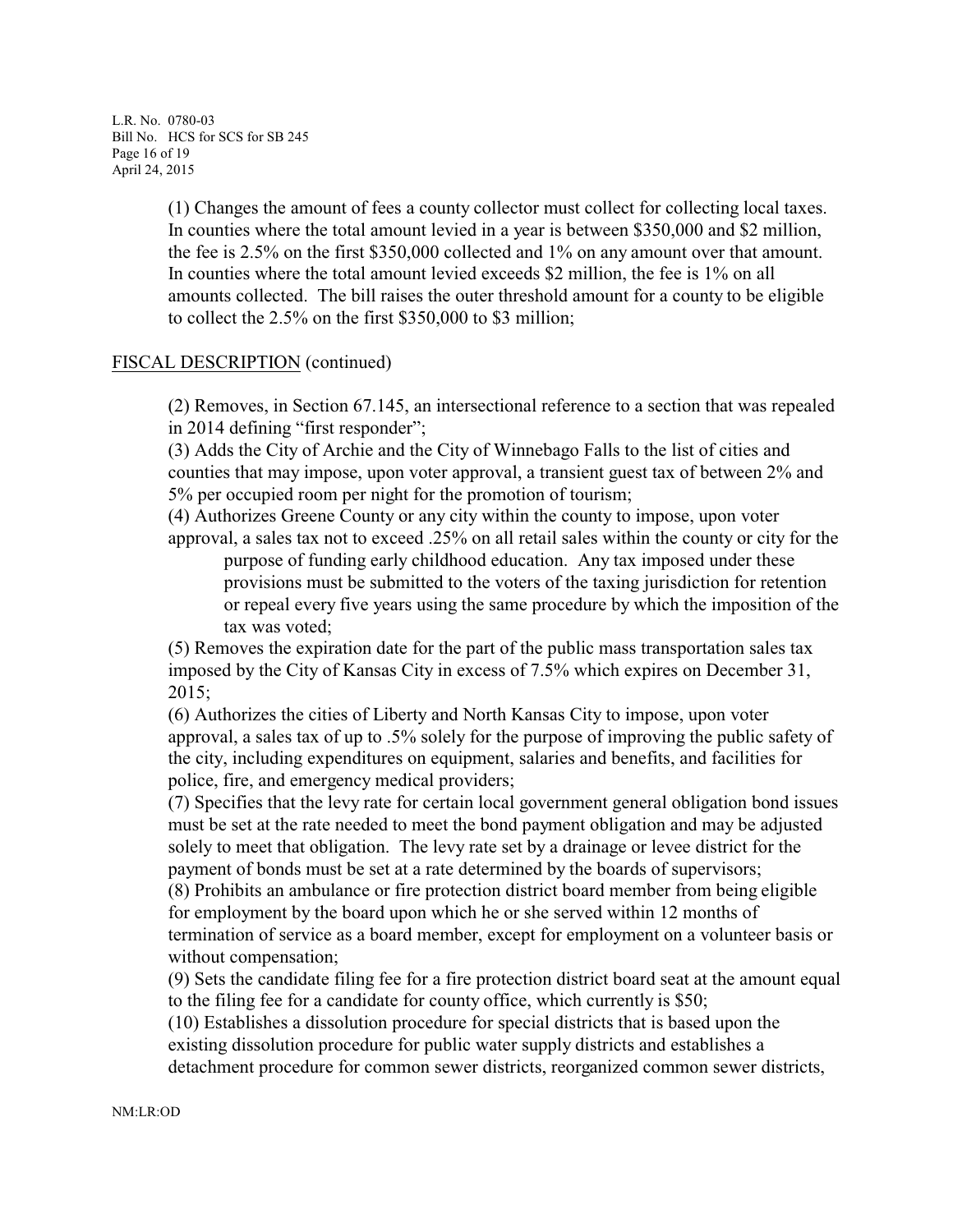L.R. No. 0780-03 Bill No. HCS for SCS for SB 245 Page 17 of 19 April 24, 2015

> county sewer districts, sewer districts in counties of the second classification, and consolidated sewer districts in Jefferson County that is based upon the existing detachment procedure for public water supply districts; and

(11) Authorizes counties, cities other than Kansas City, towns, and villages to enact an ordinance requiring limited liability companies that own or rent real property or own unoccupied property within the county, city, town, or village to file an affidavit with the clerk of the governing entity specifying the name and street address of a natural person

## FISCAL DESCRIPTION (continued)

 with management control or responsibility for the real property. Currently, only Kansas City requires the affidavit. The limited liability company must file a successor affidavit within 30 days of a change in the natural person with management control or responsibility for the real property. If a limited liability company fails or refuses to file the affidavit, any person adversely affected by the failure or refusal may petition the circuit court in the county where the property is located to direct the completion and filing of the affidavit.

This bill also allows counties in which townships have been abolished to continue to collect a property tax on a county-wide basis for road and bridge purposes for either one year following the abolishment of the townships or until the county voters have approved a property tax for such purposes, whichever occurs first. The property tax must be the same amount as the property tax being levied in the township with the lowest rate immediately before the townships were abolished. This act specifies that the collection of the property tax is to be considered a continuation of a tax and not a new tax.

This legislation is not federally mandated, would not duplicate any other program and would not require additional capital improvements or rental space.

### SOURCES OF INFORMATION

State Tax Commission Department of Revenue Office of the State Courts Administrator Office of the Secretary of State Department of Public Safety Missouri Highway Patrol Joint Committee on Administrative Rules Department of Economic Development

NM:LR:OD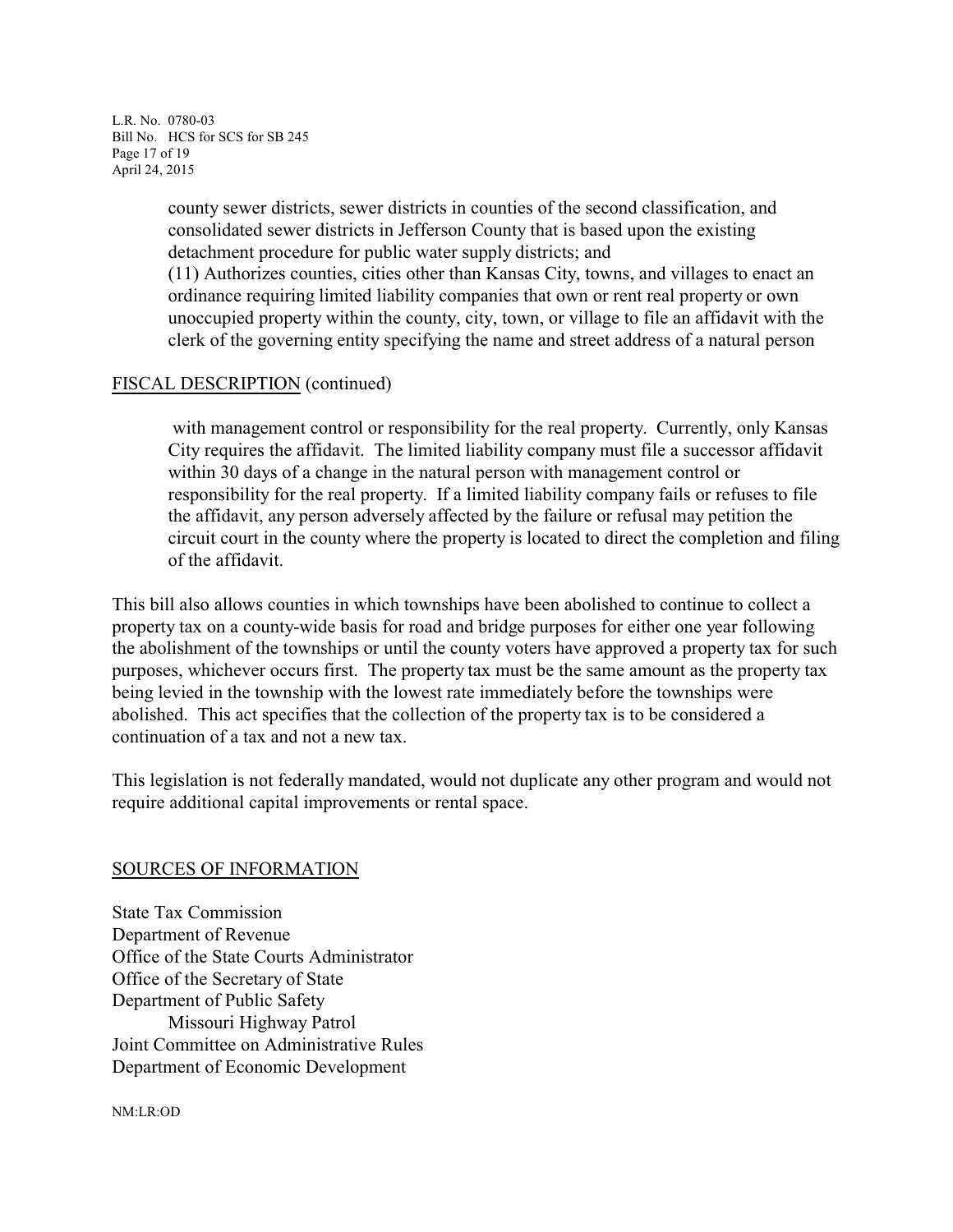L.R. No. 0780-03 Bill No. HCS for SCS for SB 245 Page 18 of 19 April 24, 2015

Office of Administration Budget and Planning Department of Elementary and Secondary Education Office of the State Auditor Department of Health and Senior Services Department of Natural Resources Department of Social Services

#### SOURCES OF INFORMATION (continued)

Department of Public Safety Missouri Gaming Commission City of Kansas City St. Louis County Platte County Board of Election Commission Callaway County Commission Cass County City of Archie Republic School District Jackson County Board of Election Commission City of Liberty State Tax Commission City of North Kansas City Kansas City Public School District City of Columbia St. Louis County Board of Election Commission Central County Fire and Rescue District Metropolitan St. Louis Sewer District City of Jefferson Malta Bend School District Springfield Police Department

Michy Wilson

NM:LR:OD